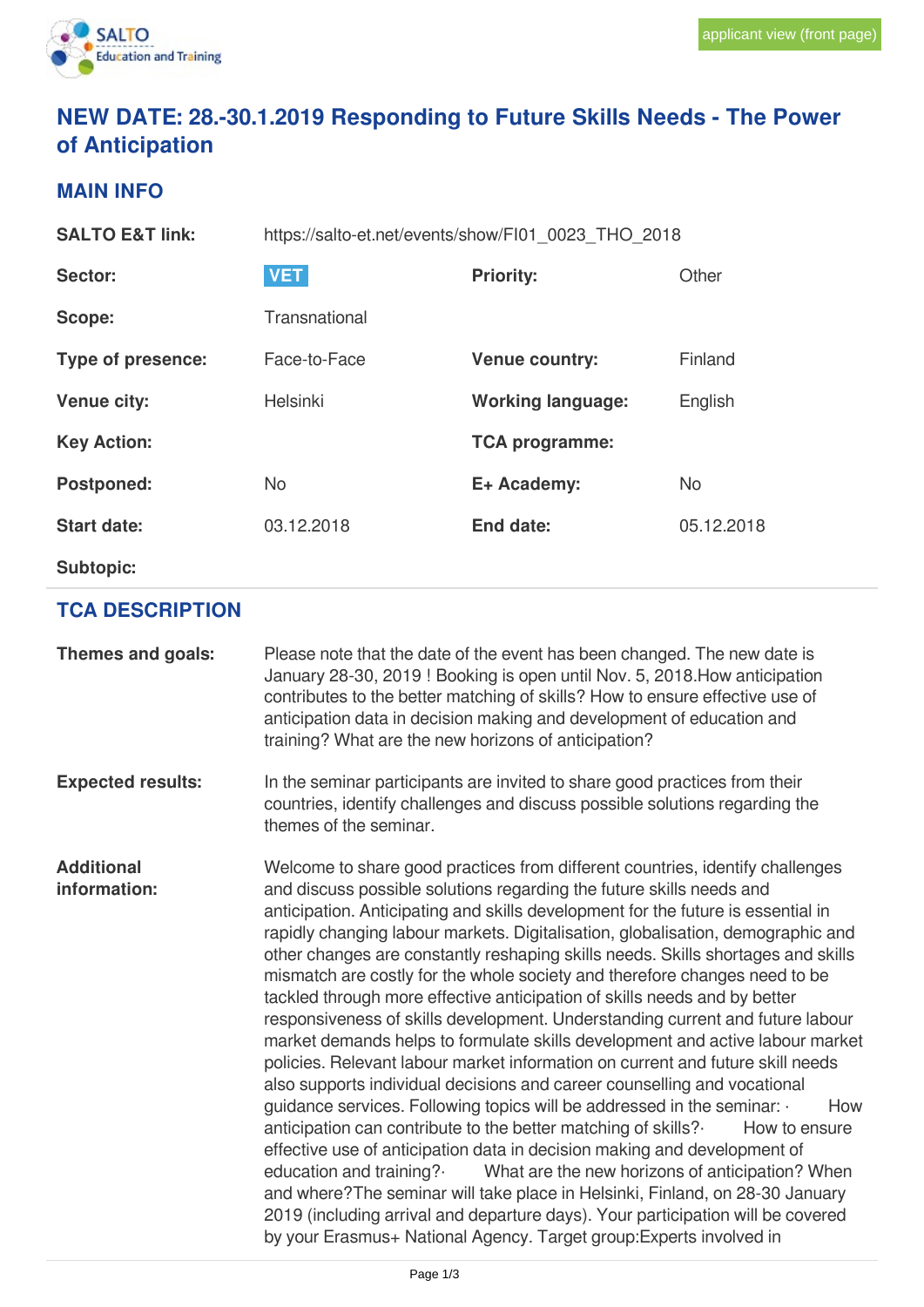

anticipation and/or currently developing their own anticipation system, representatives of education and training or working life who actively use anticipation data. It is necessary that the participants' professional profile is related to the anticipation work in education and skills development. Preselection of the participants is made by NAs. The seminar is organized by the Finnish Erasmus+ National Agency in cooperation with the Foresight Unit of the Finnish National Agency for Education. Programme Monday, January 28th (Arrival day) 19.00 Welcome Dinner Tuesday, January 29th Location: Paasitorni, Paasivuorenkatu 5A, Helsinki 9.00 Welcome Keynote speech Transformation of work - changes in work and the labour market TBC Theme 1: How anticipation can contribute to the better matching of skills? **Presentations** and workshop 12.30 Lunch 13.30 Theme 1. continues Case: The Finnish approach in anticipating skills needs 13.50 Theme 2: How to ensure effective use of anticipation data in decision making and development of education and training? **Presentations and workshop** Case: Customer viewpoint Case: Policy level Coffee break Workshop continues Reflection 16.30 End of the day and orientation to next day Wednesday, January 30th 9.00 Keynote speech Overview of current EU policies and initiatives in anticipation Julie Fionda, Deputy Head of Unit, European Commission Theme 3: What are the new horizons of anticipation? Presentations and workshop Case: Digitalization in anticipation 11.45 Lunch 12.45 Reflection of the seminar 14.00 End of the seminar & farewell coffee

### **PARTNERS AND PARTICIPANTS**

| <b>Organiser NA:</b>                                        | FI01 - Finnish National Agency for Education                                              |  |  |
|-------------------------------------------------------------|-------------------------------------------------------------------------------------------|--|--|
| <b>Number of</b><br>participants:                           | 60                                                                                        |  |  |
| <b>Profile of participants:</b>                             | Experts of vocational education and training focusing on anticipation and skills<br>needs |  |  |
| <b>Participants per</b><br>country:                         | $4 - Any$                                                                                 |  |  |
| <b>Applied as Co-</b><br>organising partner(s):             |                                                                                           |  |  |
| <b>Pending co-</b><br>organising partner<br>application(s): |                                                                                           |  |  |
| <b>Accepted co-</b>                                         |                                                                                           |  |  |